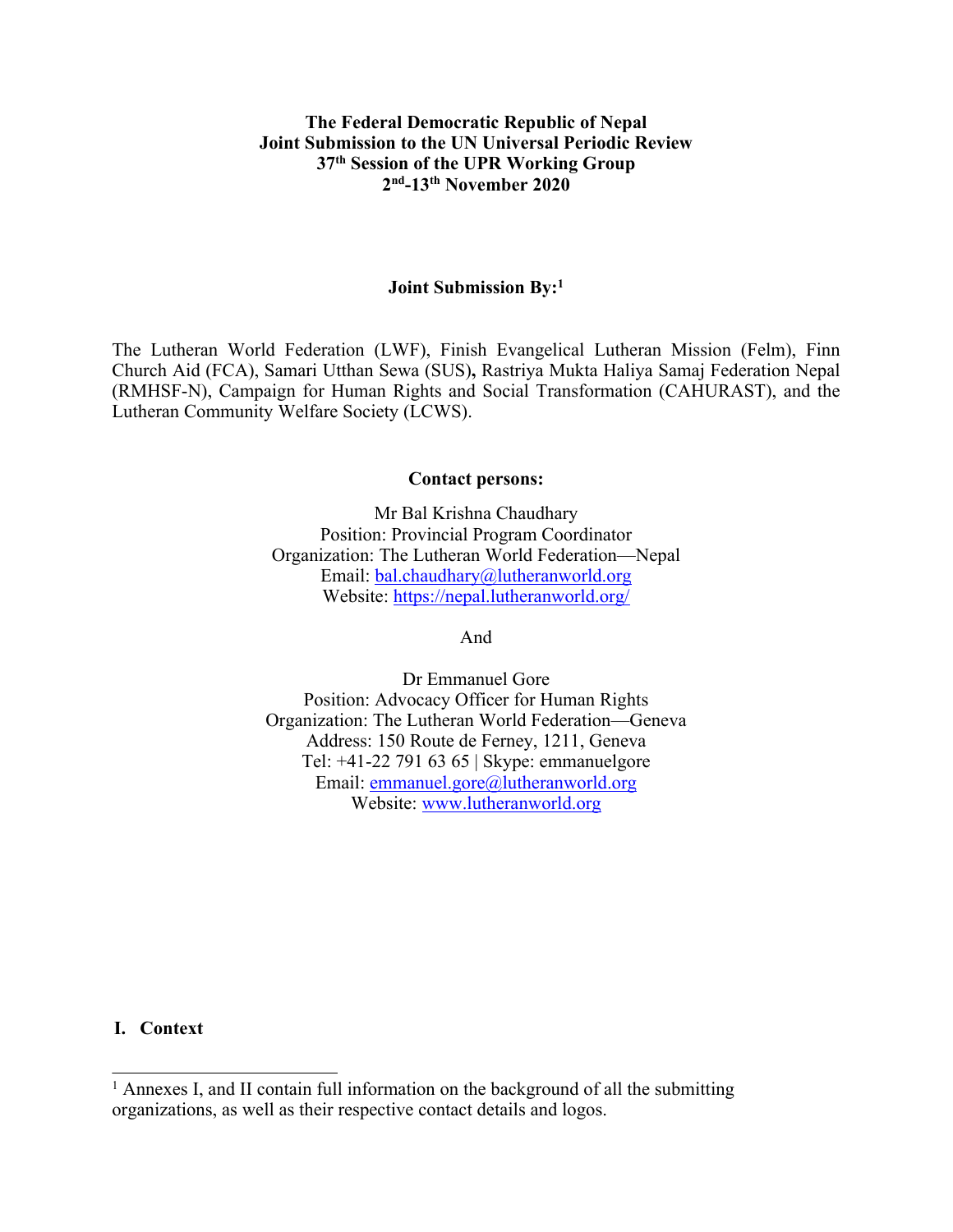- 1. This civil society Universal Periodic Review (UPR) repor<sup>t</sup> is based on primary data collected through consultations, focus group discussion and one to one semi-structured interviews with key community members and representative organizations. The data was collected from July to December 2019. Altogether 3,841 respondents (2,395 women and 1,445 men) were consulted. 120 representatives from local governments, governmen<sup>t</sup> officials, school teachers, and officials from health institutions were also consulted. The repor<sup>t</sup> is supported by secondary data gathered from governmen<sup>t</sup> agencies and ministries, and from other relevant stakeholders as well as data gleaned from human rights programmatic priority areas of work of the submitting members of the civil society coalition on the UPR in the Federal Democratic Republic of Nepal.
- 2. The submission addresses minority issues as priority human rights concerns in relation to access to economic, social and cultural rights in Nepal, specifically the rights of Santhal, freed Haliyas, Kamaiyas, Kamlaris and people with disabilities. Right to education, timely and just access to rehabilitation packages, right to equality and non-discrimination, right to birth registration and citizenship and right to land constitute the main issues addressed in this submission.
- 3. Santhals are tribal and indigenous community from the plain areas of Nepal specifically living in Jhapa, Morang and Sunsari districts. These communities are among the most marginalized communities in Nepal 2 . According to the census of 2011 conducted by the National Population and Housing Census (NPHC), the population of these groups is adjudged around 51,735 people. They rely mainly on agriculture and labor work force for their livelihood. During rainy season in Nepal, these groups rely on subsistence farming and provide services in the surrounding farmland of their residency, while they migrate to urban areas or to India for labor during other seasons.
- 4. Meanwhile Kamaiya system is <sup>a</sup> form of agrarian bonded labor system in western plain areas of Nepal. This system was developed from <sup>a</sup> customary practice of obtaining <sup>a</sup> "helping hand for family business," that was gradually replaced by <sup>a</sup> "patron-client" relationship with one person becoming landlord and another as Kamaiya bonded by indebtedness to the landowner. The Government of Nepal abolished this system in the year 2000.
- 5. Similarly, Haliya is another system of bonded labour in the agriculture sector prevailing in western hilly areas of Nepal. Haliyas worked for landlords to repay the debts taken by their forefathers. The Government of Nepal equally abolished the Haliya system in 2008, and with it setting free all the Haliya families from debt and bondage. 97% of freed-Haliyas are from the Dalit group—the so-called lower caste and untouchable group, while the rest are from other marginalized ethnic groups.
- 6. Kamlaris were par<sup>t</sup> of the Kamaiya system in the past. These are mainly girls working as domestic servants of landlords. The system has transformed into <sup>a</sup> different form of labor relations with members of the former landlord families migrating into urban areas, while the former Kamaiyas continue sending their daughters to work with the former masters. The Government of Nepal, likewise, formally abolished the Kamlaris system in 2013.
- 7. According to the Central Bureau of Statistics of the Government of Nepal, Nepal has around 2% of people with disabilities (PwDs). The Government classifies PwDs into four different categories based on severity of the impairments. However, the estimation of the Government

<sup>2</sup> Population monograph of Nepal, Volume 2, National Planning Commission, Government of Nepal, 2014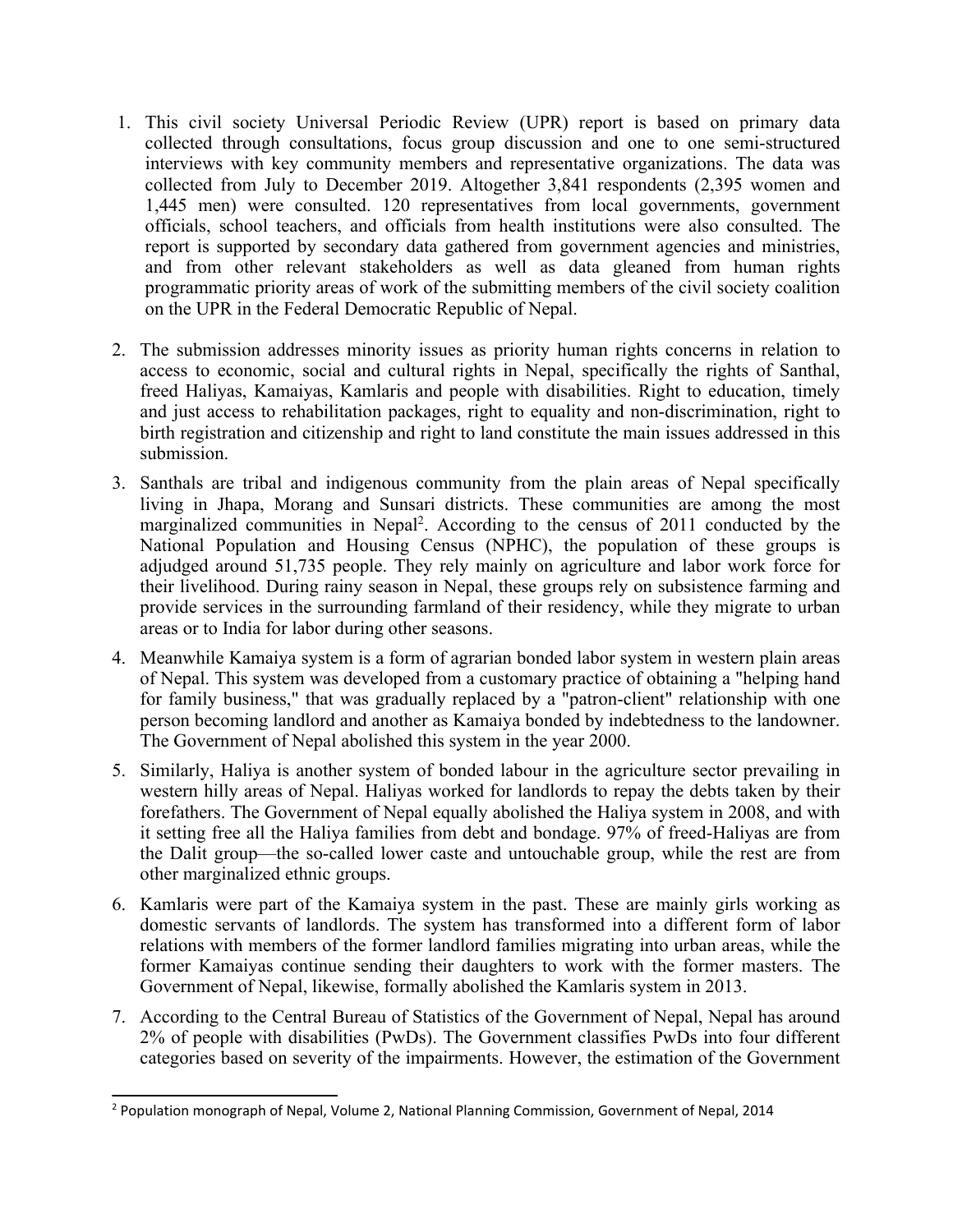of Nepal limiting the total number of PwDs to 2% of the overall population has been questioned by different organizations working on disability issues. World Health Organization estimates that around 15% of the population are persons living with disability while the study done by Eide, Neupane and Hem (2016) shows that there are around 3.1% of population with disabilities. The variation in estimation of PwDs in Nepal is largely dictated by differences in the definition of disability by these institutions and studies.

- 8. **Socio-political context of Nepal:** The social and political environment in Nepal has changed significantly during in the last four years. Nepal has gone through state restructuring with the establishment of seven provinces, 753 local municipalities, and <sup>a</sup> central federal government. Elections for the membership of the local municipal councils were held in May, June and September 2017, while elections at the provincial and federal levels were held in November and December 2017. During 2017, the UML and the Maoist party came together to oppose the results of this election, and in 2018, as the main political bloc, they eventually formed the Government. The two parties subsequently merged to become the Communist Party of Nepal (CPN), which then achieved significant political dominance at both national and local (provincial) levels of Governments. Since their formation, the Governments at the different levels have come up with periodic plans, policies and programs for marginalized and vulnerable groups of Nepal. In addition, the Constitution of Nepal empowers the Government at the provincial and local levels to make laws, make an annual budget, make decisions, and formulate and implement policies and plans on any matters related to their jurisdiction.
- 9. With <sup>a</sup> high and ambitious goal, the National Planning Commission released the 15th Periodic Plan in the year 2019 pledging to make Nepal <sup>a</sup> middle-income country by 2030, and to ensure Nepal qualifies for going beyond the status of one of the Least Developed Countries (LDC). The 15th plan has significance of its own as it is the first periodic plan of its kind that was being implemented by the Federal Government with <sup>a</sup> view to realize the slogan of the Government that states <sup>a</sup> "Prosperous Nepal, Happy Nepali."
- 10. With regards to geographic factors, Nepal is considered as one of the most vulnerable countries to the diverse effects of climate change. Mountainous regions of Nepal are warming faster than the global average and more than one third of the ice volume might be lost by the end of the century. The poor and marginalized communities face the worse impacts of the climate change. 3

### **II. Minority Issues at Stake**

### **Rights to education**

### **a. Progress made in previous cycles**

### **Previous Recommendations:**

11. During the second cycle of the UPR of Nepal, the Government of Nepal supported recommendations to ensure free and compulsory access to basic education to all and to improve the quality of education (2nd Cycle/122.20/United Arab Emirates 4 , 2nd Cycle/122.98/China, 2nd Cycle/122.99/Lao People'<sup>s</sup> Democratic Republic, 2nd Cycle/122.100/Israel, 2nd Cycle/122.102/Namibia, 2nd Cycle/122.103/Indonesia, 2nd

<sup>3</sup> P. Wester, A. Mishra, A. Mukherji, A. B. Shrestha (eds) (2019) The Hindu Kush Himalaya Assessment—Mountains, Climate Change, Sustainability and People Springer Nature Switzerland AG, Cham

<sup>4</sup> Identification of each recommendation is given as - UPR cycle/Paragraph number/Recommending Country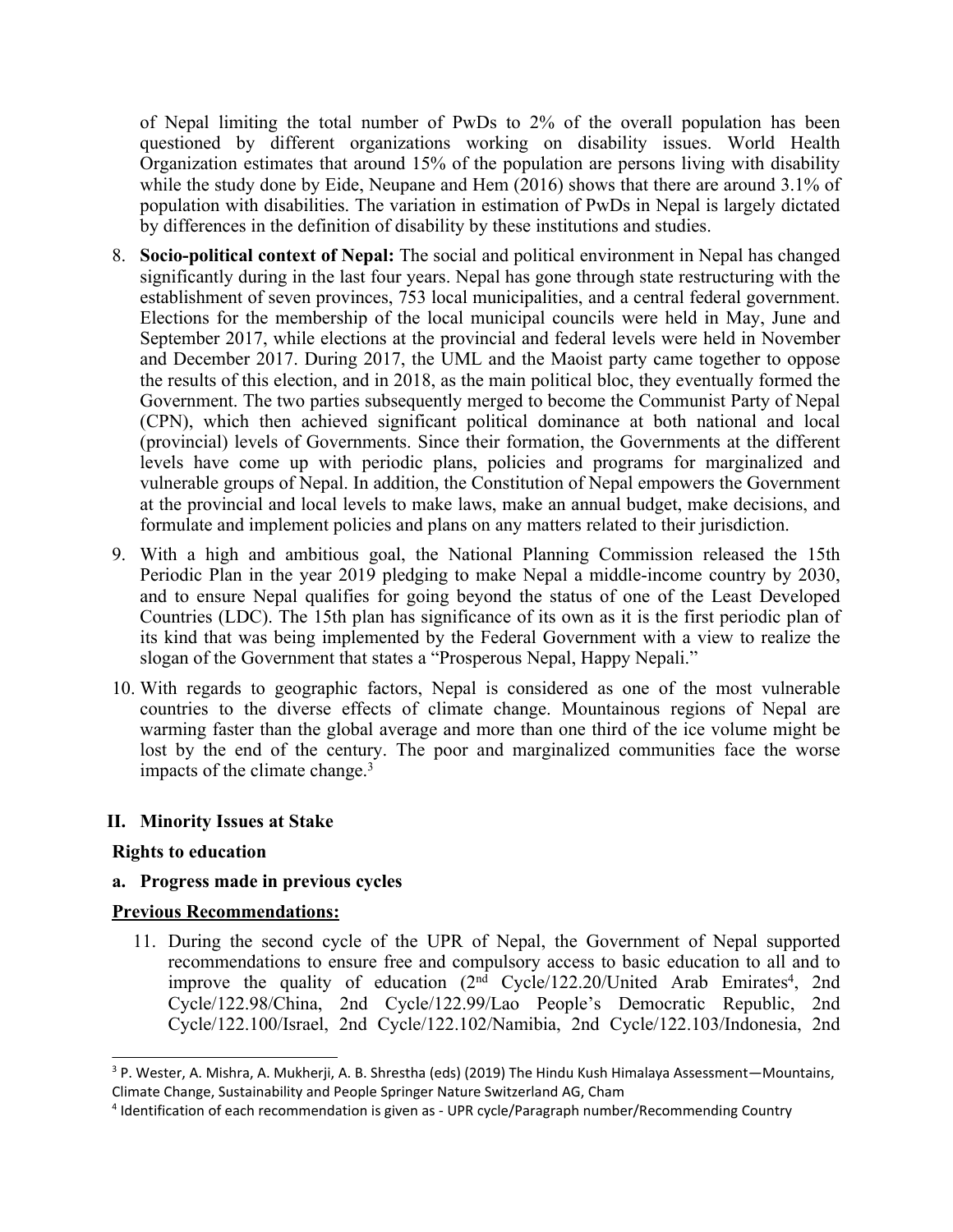Cycle/122.108/Maldives, 2nd Cycle/122.96/Qatar, 2nd Cycle/122.97/Sri Lanka, and 2nd Cycle/122.104/Finland). Meanwhile the Government of Nepal noted <sup>a</sup> recommendation for free and compulsory education during the first cycle of the UPR (1st Cycle/108.33/ Turkey).

12. The Government of Nepal also supported recommendation to increase school enrolment in the second UPR cycle (2nd Cycle/122.105/ Singapore), and to make education inclusive with special focus on most marginalized and vulnerable groups including children with disabilities  $(2<sup>nd</sup> Cycle/122.107/ Norway, 1<sup>st</sup> Cycle/108.34/ Slovakia, and 1<sup>st</sup>$ Cycle/108.35/Finland).

# **State Effort:**

- 13. The Government of Nepal enacted <sup>a</sup> law "The Act Relating to Compulsory and Free Education, 2018." According to this Act, the Government is required to:
	- -Provide compulsory and free education in public schools until grade 8.
	- Penalize parents who do not send their children (from 4 years to 13 years) to school by not providing any local services provided by the government.
	- - Establish more than one public schools within 2km in Areas with high density of population and difficult geographic terrain.
	- - Provide alternative, informal, and open education in the cases where there are no available formal school.
	- -Provide free secondary education to all.
	- -Provide free books and educational materials.
	- - Provide scholarship and daytime snacks for children with low human development index or from poor families, and children with disabilities.
	- -Provide free high-level education for Dalits, people with disabilities and the poor.
	- -Provide special education to the children with disabilities.
- 14. The Government also established <sup>a</sup> High-Level Education Commission in 2018 to advice the Federal Government on making quality education more accessible and affordable.
- 15. In this vein, the Government rolled out <sup>a</sup> New Education Policy in 2019.

### **Challenges:**

- 16. Interviews with the members of the High-Level Education Commission revealed that despite the advances made with these policies and legal frameworks on access to free education, parents still have to pay for dresses, books, stationaries, exam fees and for salaries of the teachers. Moreover, children from the most vulnerable and marginalized groups such as Santhal and freed bonded laborers remain unable to cover such cost due to limited income in their households.
- 17. As such, access to affordable and quality education, especially for the most marginalized and vulnerable communities has remained far from reach. Provisions in the Education Act have therefore not been well implemented. The High-Level Education Commission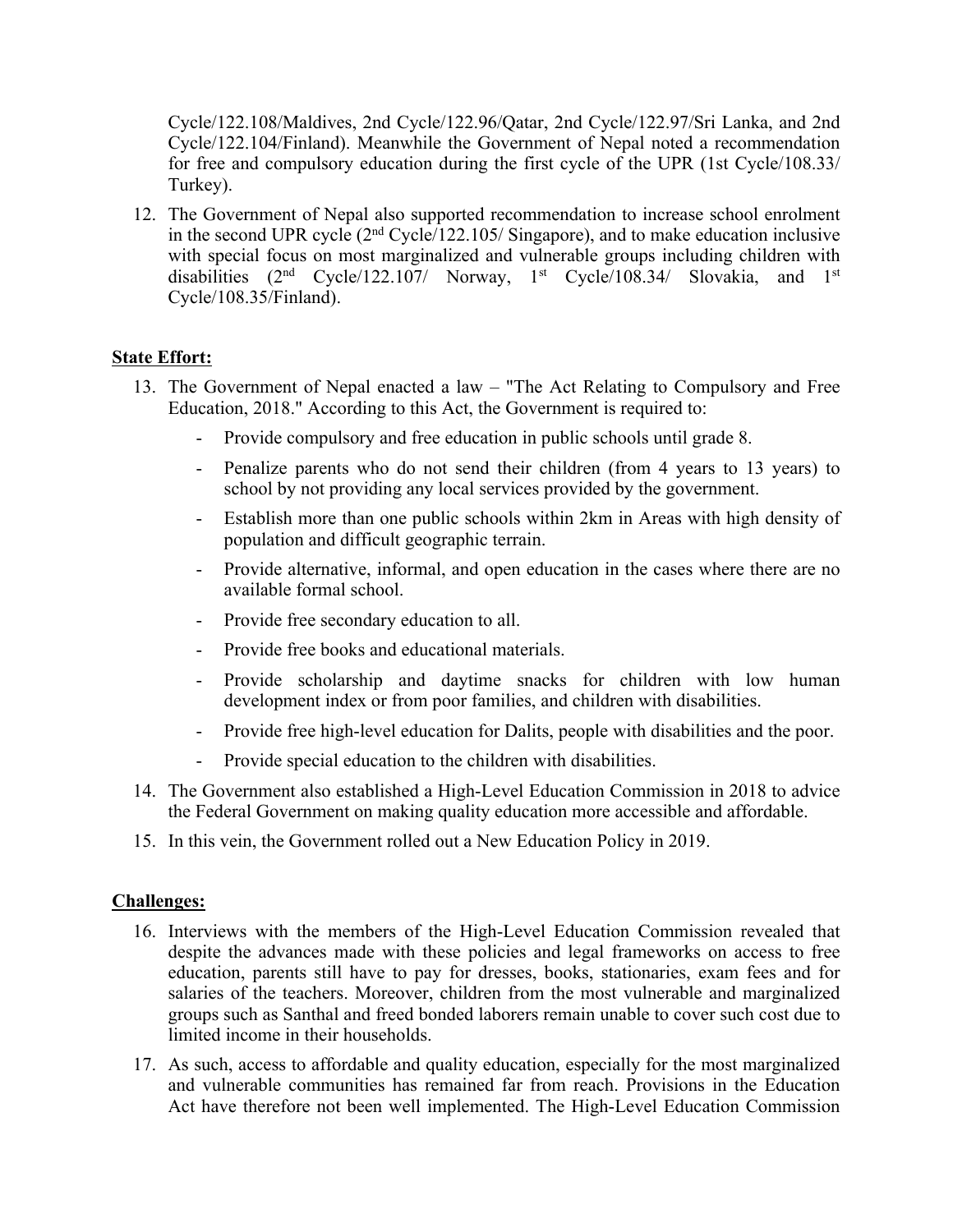recommended to the Government to declare the education system and all schools, public and private, as not for profit institutions. However, the governmen<sup>t</sup> did not adopt this recommendation. Instead, the Government drafted <sup>a</sup> new education policy, promoting privatization and commercialization of education. Moreover, quality of education in public school has also been questioned by education specialists mainly because of politicization in recruitment of the teachers. Most of the time, people who are politically active are recruited as teachers based on the recommendations provided by politicians rather than qualification and experience. This has contributed to <sup>a</sup> low quality of education in the public schools. This means that on the one hand, parents from poor, vulnerable and marginalized groups cannot afford education in private schools, and on the other hand, the quality of education in the public schools is very low. As <sup>a</sup> result, children from these families remain less educated and unable to secure professional jobs upon reaching adulthood.

- 18. Assessment made by partners shows that literacy rate of Santhal is only 35% while it is 57% in freed Haliya, 44% in freed Kamaiyas, 65% in freed Kamlaris and 20% in People with Disabilities compared to the national average of 67.9%<sup>5</sup>
- 19. The field survey made in three districts with high population of freed Haliyas and Santhal shows that primary schools are located within thirty minutes from their clusters whereas they have to walk for an hour or more to reach secondary schools. As freed Kamaiyas and Kamlaris live in plain areas, they have to walk around 20 to 30 minutes to reach primary schools and around 45 minutes for secondary schools. In 2016, UNICEF found that 30.6 % of children with disabilities, ages 5 to 12 did not attend school. A research done by the Human Rights Watch in September 2018 in 13 schools shows that out of all the schools, including two that were recently constructed after the earthquake in 2015, only one school was accessible for the children who use wheelchairs. However, this school only had accessibility for PwDs entrance, but no internal ramp, accessible toilet and flat playground, which may allow children using wheelchairs to move freely. Furthermore, girl pupils and those in their puberty are often discriminated against and stigmatized when they have their menstrual cycles.
- 20. One of the members of High-Level Education Commission stated that during their field visit, they found that children from very poor family background go to school without having had <sup>a</sup> meal and due to which they are often unable to stay in school for full school hours.
- 21. "The Act Relating to Rights of Persons with Disabilities, 2017," requires the Government to provide education to persons with disabilities through different means, including brail or alternative scripts, sign language, information technology and peer learning. However, research conducted by Human Rights Watch shows that very few public schools enroll children with disabilities. Out of more than 30,000 schools in Nepal, just 380 have "resource classes" where children with <sup>a</sup> particular disability are hosted with their peers. Yet, the children in the resource classes with whom the Human Rights Watch research team met ranged in age from 7-17, with some even in their 20s. This violates the provisions of the Act on access to education for persons with disabilities. In addition, Nepal has no academic curriculum for children with intellectual disabilities.

<sup>5</sup> <http://uis.unesco.org/en/country/np?theme=education-and-literacy>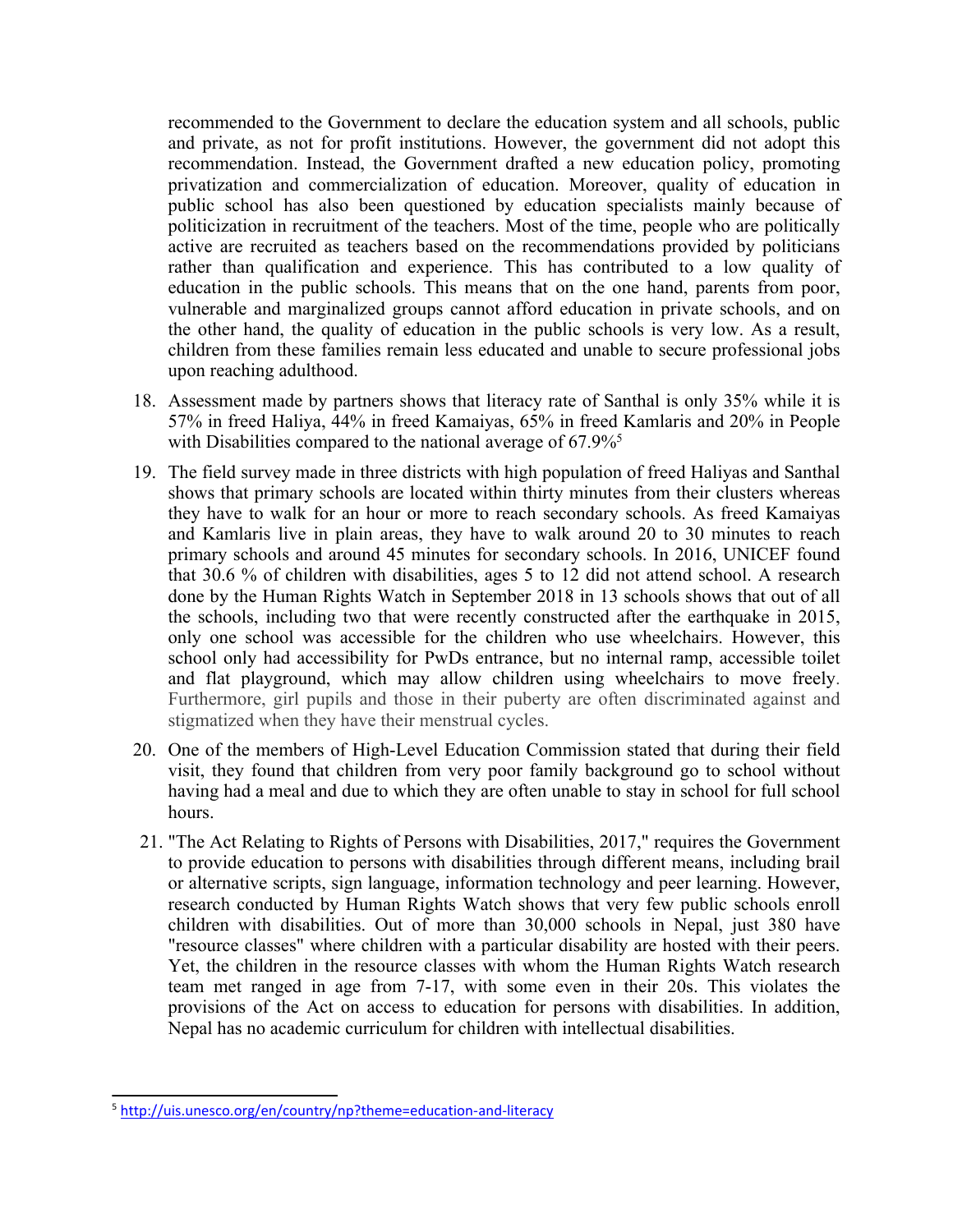### **Timely and just access to rehabilitation packages**

### **a. Progress made in previous cycles**

### **Previous Recommendations:**

22. Nepal supported <sup>a</sup> recommendation by Finland in the second cycle to ensure that freed bonded laborers have access to fertile land and other human rights (2<sup>nd</sup>) Cycle/122.82/Finland). Nepal also accepted similar recommendations related to improving the living standard of vulnerable groups and developing programs and strategies for providing employment and assistance to these groups (2<sup>nd</sup>) Cycle/122.79/Bolivarian Republic of Venezuela, 1st Cycle/108.31/ Malaysia, 2<sup>nd</sup> Cycle/122.84/China, <sup>2</sup>nd Cycle/121.32/ Yemen). Morocco made <sup>a</sup> recommendation to Nepal to pursue effort to provide access to housing for marginalized and low-income groups, which was accepted (2nd Cycle/122.89/Morocco).

# **State Effort:**

- 23. Article 51 j (6) of Directive Principles, Policies and Responsibilities of the State of the Constitution of Nepal states that: "The state shall pursue rehabilitation of bonded laborers – Kamaiyas, Kamlaris, Haruwa, Charuwa, Haliya, the landless and the squatters by identifying them, and making arrangements of housing, or providing small plot of land or house, employment, or arable land for their livelihoods."
- 24. The Government of Nepal promulgated "Local Government Operation Act, 2017." This Act stated that the local governmen<sup>t</sup> shall collect data of the local inhabitants including those of the most marginalized groups, shall uplift the socio-economic condition of socially and economically marginalized groups and shall eliminate the Haliya system.
- 25. Nepal Government also enacted "Labor Act, 2017," with the provision of prohibiting any form of bonded labor.
- 26. The Government issued Freed Haliya Rehabilitation Action Plan, 2017/2018 to ensure rehabilitation of freed Haliyas within two years.
- 27. In 2018/2019, the Federal Government allocated 3 Billion Nepalese Rupees for the rehabilitation of Haliya, Kamaiya and Kamlaris.
- 28. Sudurpaschhim Province and some local Governments also provisioned several programs targeting freed bonded laborers.

# **Challenges:**

29. According to governmen<sup>t</sup> policy and plan, freed Haliyas with Category A that is those possessing no land and no house shall be provided NRS, 525,000 in rehabilitation packages; Category B possessing <sup>a</sup> house but no land shall be provided with NRS 200,000; Category C possessing <sup>a</sup> piece of land but no house shall be provided with NRS 325,000; and the Category D possessing both land and house shall be provided with NRS 125,000. Although the governmen<sup>t</sup> declared these different programs and policies for rehabilitation of freed Haliyas and Kamaiyas after being freed from bonded labor,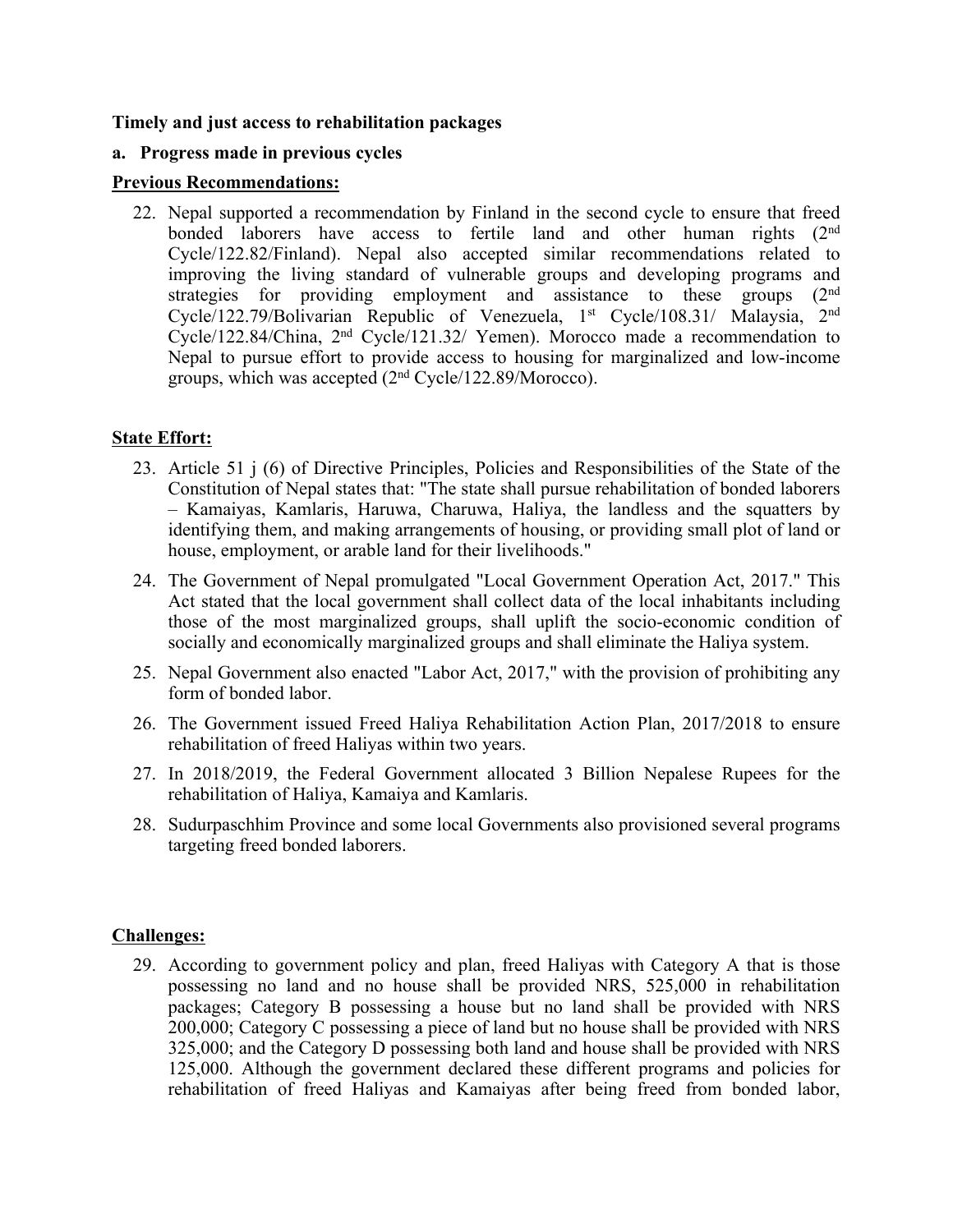rehabilitation of all the freed bonded laborers is ye<sup>t</sup> to be fully implemented as it increasingly receives less priority of the government.

### **b. New developments and issues not addressed during previous review**

- 30. According to the National Freed Haliyas Society Foundation in Nepal, there is discrepancy regarding the total number of freed Haliyas registered by the Government. The governmen<sup>t</sup> has registered only 19,059 while overlooking an additional 25,000 more freed Haliyas who are not registered by the governmen<sup>t</sup> and are therefore excluded from receiving governmen<sup>t</sup> rehabilitation packages. Moreover, up to 20% of Freed Haliyas are affected by unfair distribution of rehabilitation packages due to incorrect categorization.
- 31. In the fiscal year 2019/20 the Federal Government of Nepal announced that the governmen<sup>t</sup> will provide employment generation opportunities to the freed Haliyas, Kamaiyas and Kamlaris through Prime-Minister Employment Program. But this programme is ye<sup>t</sup> to be implemented.
- 32. The freed bonded laborers have also said that rehabilitation packages are not comprehensive enough to sustain their basic needs and livelihoods. The rehabilitation packages that the Government has declared consist of suppor<sup>t</sup> only to purchase land and/or build <sup>a</sup> house. There is less or no effort from the Government to provide suppor<sup>t</sup> in livelihood opportunities. The families of the freed bonded laborers often suffer from unemployment due to lack of skills and low education level. In such condition, when they do not ge<sup>t</sup> suppor<sup>t</sup> from the Government for their livelihood, they are unable to afford quality education, health and uplift standard of their living due to very limited income.
- 33. Although the Government has banned bonded labor in Nepal and has declared rehabilitation programs for freed bonded laborers, there are still <sup>a</sup> large number of Haliya families, predominantly found in the geographically isolated far-western region, who do not benefit from the program and are at risk of returning to bondage for survival. A survey conducted by LWF Nepal and its partners in 1,560 freed Haliya households show that still 1% are working as bonded laborers for the landlords in order to repay loan taken by their forefathers even after promulgation of law to abolish bonded labor.

# **Right to equality and non-discrimination**

### **a. Progress made in previous cycles**

### **Previous Recommendations:**

34. During the previous UPR cycles, Nepal accepted recommendations to take appropriate measures to eliminate discrimination based on gender, caste, ethnicity, disabilities, and age (2nd Cycle/122.40/Germany, <sup>2</sup>nd Cycle/121.18/Japan, <sup>1</sup>st Cycle/108.10/UK, <sup>1</sup>st Cycle/108.11/Norway, and 1<sup>st</sup> Cycle/108.14/Chile). Similarly, Nepal accepted recommendations to ensure full and effective implementation of the existing laws and policies to eliminate all forms of discrimination (2<sup>nd</sup> Cycle/122.36/ Switzerland, 2<sup>nd</sup> Cycle/122.33/Paraguay, <sup>2</sup>nd Cycle/121.17/Thailand, <sup>2</sup>nd Cycle/122.35/Denmark, <sup>2</sup>nd Cycle/122.39/Czech Republic, and <sup>2</sup>nd Cycle/122.41/Namibia). Nepal also accepted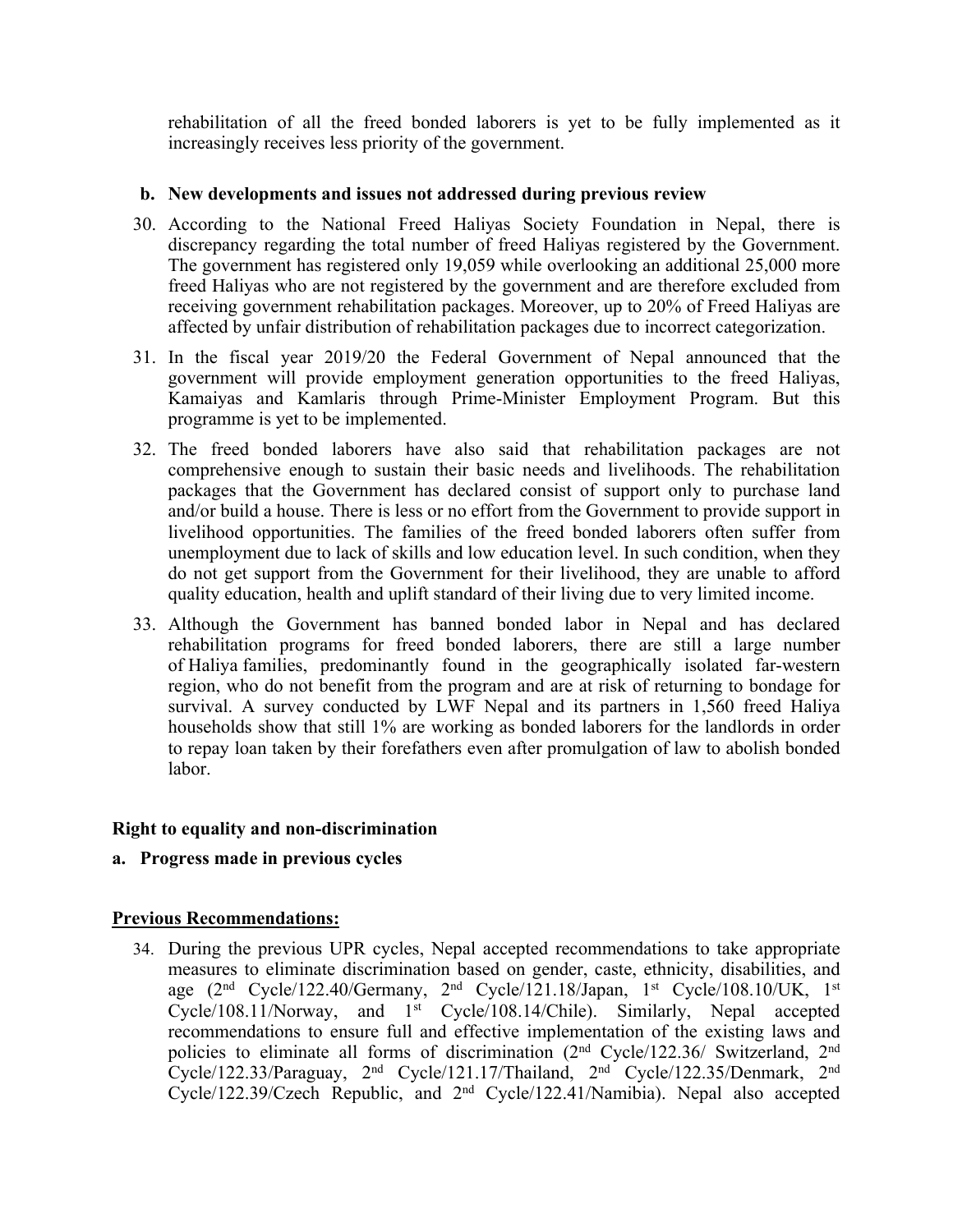recommendations to guarantee that any cases of caste based discrimination are reported, investigated and perpetrators are punished (2nd Cycle/122.55/Argentina, and <sup>1</sup>st Cycle/108.12/Czech Republic). Moreover, the Government of the Federal Democratic Republic of Nepal accepted recommendations to take appropriate measures to ensure that there is no legal or any other kind of barriers towards PwDs (2nd Cycle/122.109/Panama, and <sup>2</sup>nd Cycle/122.38/ Ukraine).

### **State Effort:**

- 35. The Constitution of Nepal ensures equality and prohibits any kind of discrimination.
- 36. Chapter 10 of the "Criminal Code, 2018" criminalizes offenses related to any kind of discrimination and other inhuman treatment. Any person who practices such offences shall be held accountable before the law as per the Act.
- 37. "Labor Act, 2017" also prohibits any kind of discrimination towards laborers.
- 38. "The Act Relating to the "Rights of Person with Disabilities, 2017" requires the Government to make appropriate provisions and processes to ensure that voting is accessible to PwDs and materials related are easily accessible and understandable. However, National Federation of Disabled – Nepal has argued that only 12% PwDs participated in the elections process due to inaccessibility to elections polling stations all over Nepal.

### **Challenges:**

- 39. According to <sup>a</sup> study carried out by LWF Nepal and the Nepal National Dalit Society Welfare Organization, freed Haliyas comprised 5% of the total population of Dalits, which is 13% of the total population of Nepal.
- 40. The survey shows that freed Haliyas face discrimination across all spheres of the society. They are being subjected to <sup>a</sup> wide range of human rights abuses including severe beatings, forced starvation, water deprivation and various forms of humiliation as punishment.
- 41. The survey also shows that <sup>a</sup> total of 36.3% freed Haliyas reported experience of verbal or psychological abuses, whereas 17% face discrimination while accessing public services from local Government offices, tax office, agriculture office. 84.5% of freed Haliyas are not allowed to enter into private houses. They are forced to sing and dance during local festivals by the landlords. They are subjected to severe physical violence when they enter into inter-caste marriage with other so-called higher caste people.
- 42. A similar survey conducted by partners with the Dalits shows that 14.6% of people from freed Haliya community face discriminatory behaviour in the health service facilities. They either face negligence in treatment, or ge<sup>t</sup> less priority for treatment, or need to wait longer than other members of the society.
- 43. The survey indicates that 89% of Haliyas and 72% of Santhals face discrimination at public water points. They are often required to wait for longer time to fetch water than other people in the community when community members are using same water point.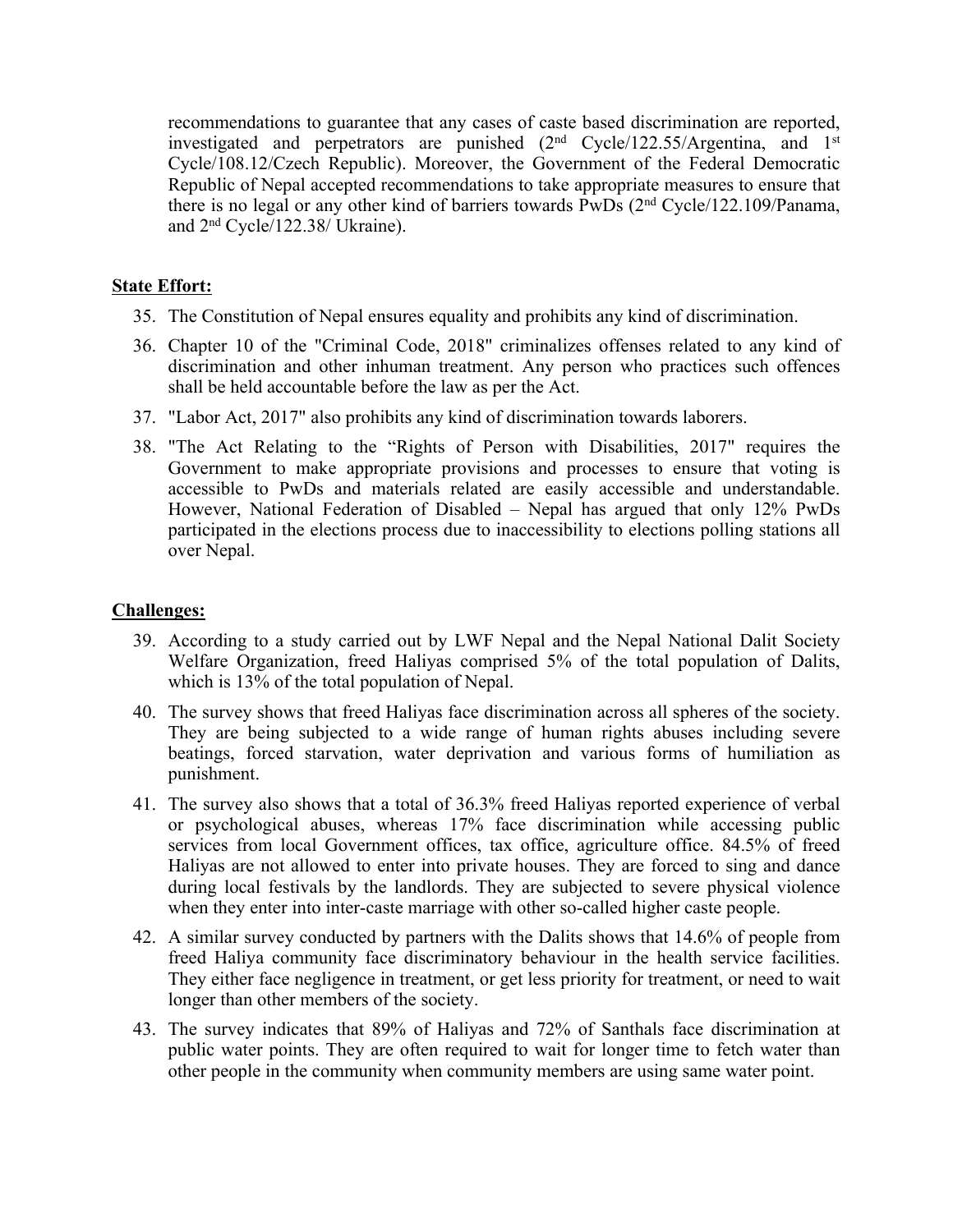- 44. Record maintained by National Freed Haliyas Society Federation Nepal from 2016 to 2019 shows that 37 cases on the caste based discrimination against freed Haliyas were identified in the mid and far western areas of Nepal, out of which only 22 cases were reported to police and 15 cases were resolved informally at community level. Out of total cases reported to police, only perpetrators of six cases were punished, 16 cases were resolved informally by police and one case is still unresolved. Despite the prevailing laws which require perpetrators to be punished for practicing any kind of discrimination, only 16% of perpetrators were punished.
- 45. Women from marginalized groups, such as freed Haliyas and Santhals often bear <sup>a</sup> heavy brunt of multiple discrimination in comparison to the other social categories in these groups. Multiple layers of aggravated discrimination against women from freed Haliyas and Santhals are at once related to the broader discrimination instituted by the castebased system but also gender-based discrimination, and sexual and gender-based violence. Women from these groups are downgraded to the lower level of the society for being not only <sup>a</sup> freed Haliya or Santhal, but also for being <sup>a</sup> woman. Moreover, women from freed Haliyas and Santhals suffer additional layer of aggravated discrimination when they live with disabilities of any form. In short, discrimination against women from these groups range from physical and sexual assault and violence to verbal abuse and stigmatization to being subjected to hard and manual labor.
- 46. Finally, the right to equality and non-discrimination of marginalized groups has been further aggravated by the global outbreak of the Covid19 pandemic, which has exacerbated the suffering of the Haliyas and Santhals with far-reaching health and economic consequences. According to <sup>a</sup> survey study conducted by RMHSF at least 72% of freed Haliyas, for example, are daily wage workers. <sup>6</sup> Women are further affected by Covid19 related increase in sexual and gender-based violence and domestic violence according to another study. 7

# **Right to birth registration and citizenship**

### **a. Progress made in previous cycles**

# **Previous Recommendations:**

47. In the previous UPR cycle, Nepal accepted recommendation to ensure that children of internally displaced people enjoy birth registration without any discrimination  $(1<sup>st</sup>)$ Cycle/108.36/Thailand).

# **State Effort:**

48. The Constitution of Nepal reads:

<sup>6</sup> RMHSF is <sup>a</sup> national organization, whose full name and details are found in the annex of this report.

<sup>&</sup>lt;sup>7</sup> This study is carried out by the Ministry of Agriculture and Livestock Development in collaboration with the World Food Programme and Australian Aid, which is accessible here: [https://www.wfp.org/publications/covid-19-impact](https://www.wfp.org/publications/covid-19-impact-households-nepal-mvam-survey)[households-nepal-mvam-survey](https://www.wfp.org/publications/covid-19-impact-households-nepal-mvam-survey)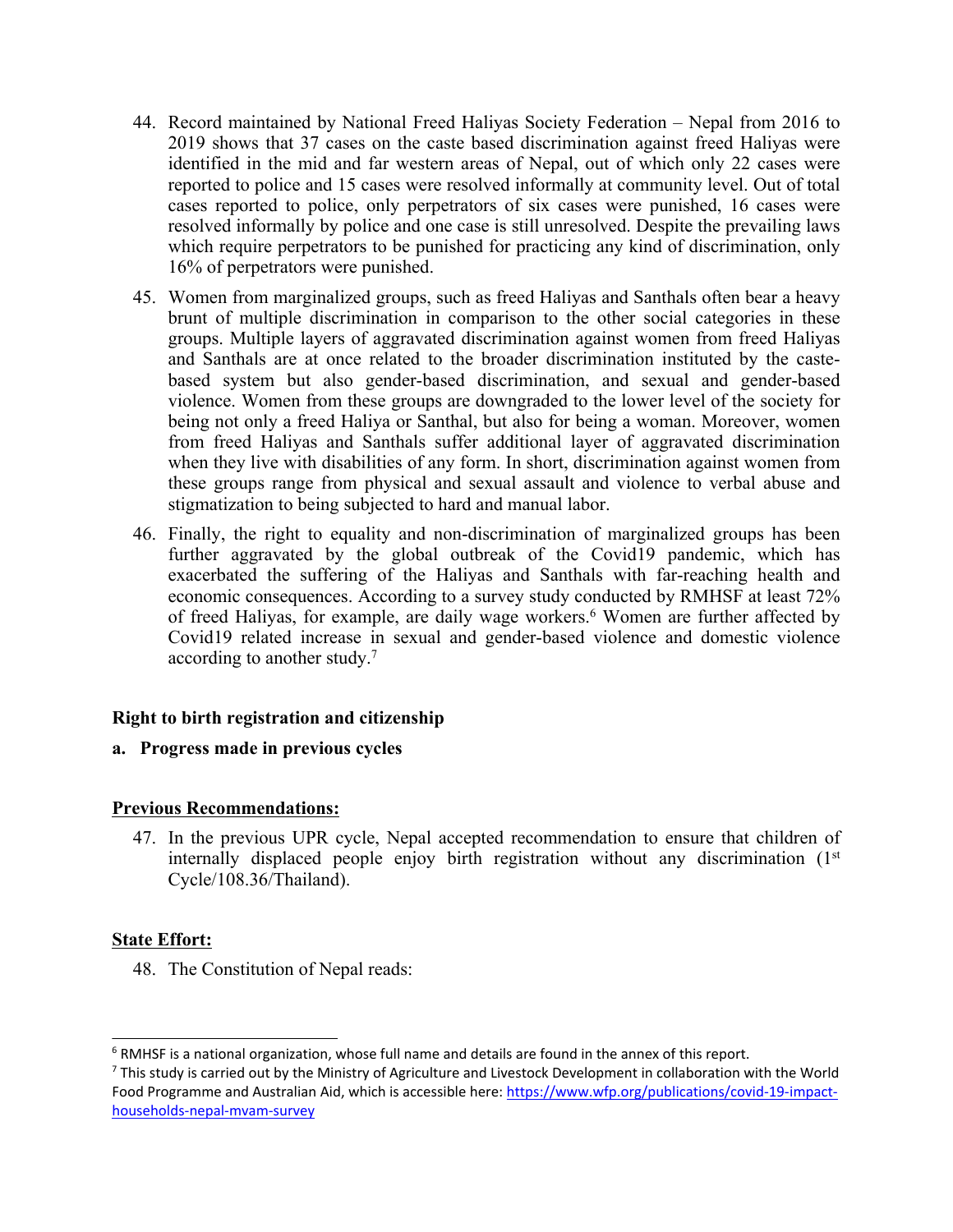- - The following person who has his or her permanen<sup>t</sup> domicile in Nepal at the time of commencement of this Constitution shall be the citizen of Nepal by descent: (a) <sup>a</sup> person who has obtained the citizenship of Nepal by descent prior to the commencement of this Constitution, (b) <sup>a</sup> person whose father or mother was <sup>a</sup> citizen of Nepal at his or her birth [Article 11 (2)]
- - No citizen of Nepal may be deprived of the right to obtain citizenship [Article 10 (1)]
- A child of <sup>a</sup> citizen having obtained the citizenship of Nepal by birth prior to the commencement of Nepal shall, upon attaining majority, acquire the citizenship of Nepal by descent if the child's father and mother both are citizens of Nepal. [Article 11 (3)]
- 49. Nepal Citizenship Act, 2006 provisioned that any person born before 13 April 1990 within the territory of Nepal and having domiciled permanently in Nepal shall be deemed <sup>a</sup> citizen of Nepal by birth. As per the Act, such person was required to apply for the citizenship either before holding of the election for Constituent Assembly or within two years from the commencement of this Act.

# **Challenges:**

- 50. According to the study conducted by Forum for Women, Law, and Development (FWLD) in December 2015<sup>8</sup> , approximately 23.65% of the total population aged 16 and above<sup>9</sup> lacked citizenship certificates. Reasons for being refused citizenship certificate vary for different groups.
- 51. Out of total Santhal population, only 32% of the Santhals have citizenship certificate with the rest remaining stateless. Most of those with citizenship acquired the status by birth, and after the enactment of the Nepal Citizenship Act, 2006.
- 52. However, the majority of the Santhals are unable to acquire citizenship mainly because they are not recognized as the citizens of Nepal even though they have lived in Nepal for decades. Moreover, there is conflicting clauses in the Constitution and the Citizenship Act in providing citizenship – The Constitution ensure citizenship for all the citizens of Nepal while the Citizenship Act, 2006 provisioned that citizenship by birth shall be obtained within two years of enactment of the Act. This Act is still under consideration for amendment at the parliament. Due to this, local authorities deny eligible children of Santhals the right to citizenship and birth registration citing the lack of legal provision to this effect. Meanwhile up to 37% of Kamlaris identified by the governmen<sup>t</sup> are ye<sup>t</sup> to receive identity card.

### **b. New developments and issues not addressed during previous review**

53. Since most of Santhals do not have citizenship certificates, they are deprived from basic services provided by the state. Citizenship certificate is considered as the most important formal document, and is often required in order to obtain other identity documents in

<sup>8</sup> Acquisition of citizenship certificate in Nepal, Estimation and Projection, 2015, Forum for Women Legal Development

<sup>&</sup>lt;sup>9</sup> According to law in Nepal, people aged 16 and above can acquire citizenship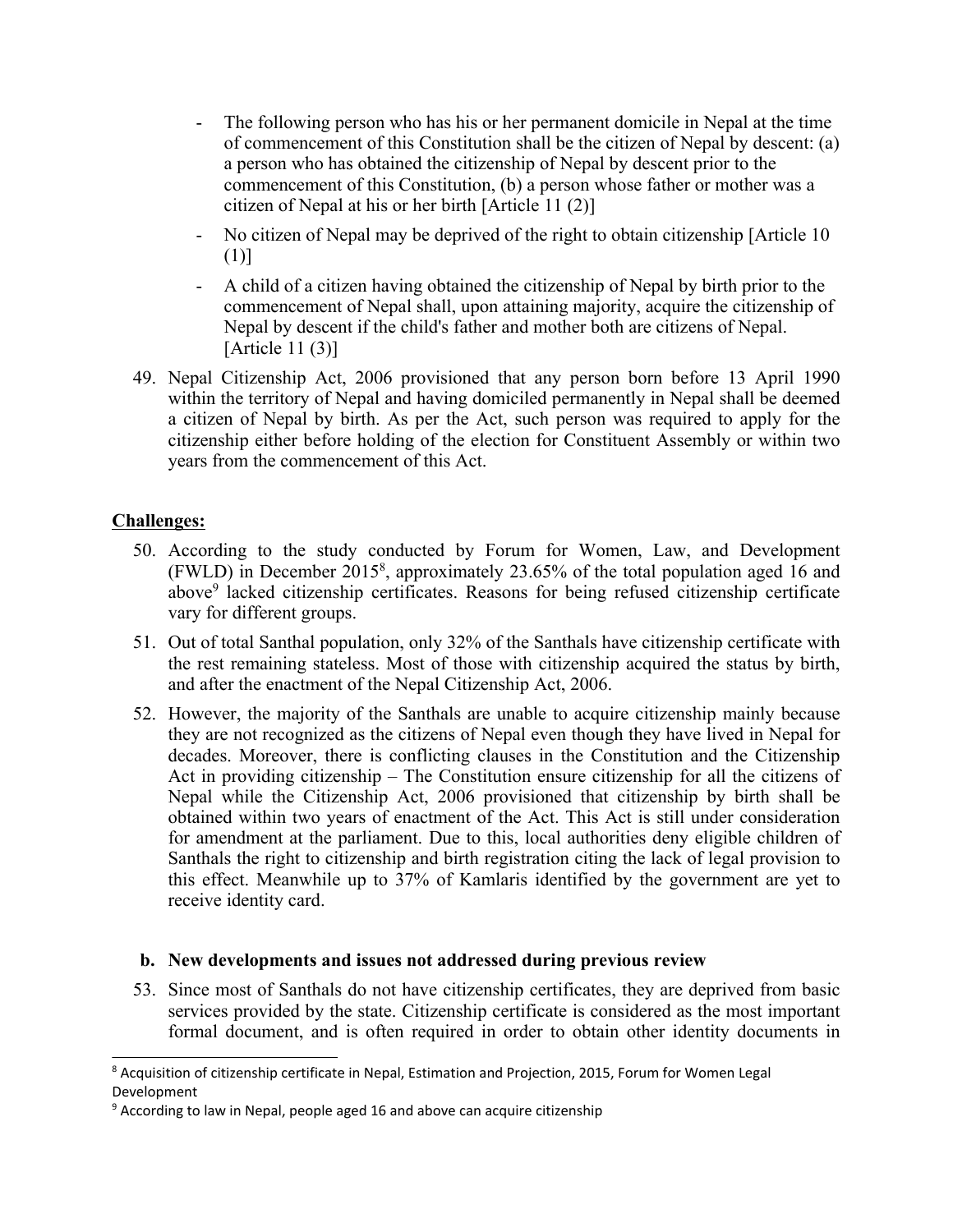Nepal. Without citizenship certificates, individuals cannot register on the voters' list, register marriages or births, buy or sell land, appear in professional exams, open bank accounts, apply for governmen<sup>t</sup> jobs, or have access to credit for example. The citizenship certificate allows <sup>a</sup> citizen to exercise his/her rights and claim State protection and social benefits. Recommendations advocating for this, and for equal rights to men and women to pass on citizenship to their children have not been made to the Government of Nepal in the previous UPR cycles.

### **Right to land**

### **a. Progress made in previous cycles**

### **Previous Recommendations:**

54. In the previous cycles, the Government of Nepal accepted recommendations to prepare specific plan to ensure that the Nepal Land Act will in practice promote equality, and ensure the freed bonded laborers' access to fertile land and their equal enjoyment of human rights, including the right to work and right to property (1st Cycle/108.3/Finland, and <sup>2</sup>nd Cycle/122.82/Finland).

# **State Effort:**

55. The Constitution of Nepal has the following key points of reference on land rights:

- -Every citizen shall have right to proper housing [Article 37(1)]
- No citizen will be evicted from or encroached on the housing, excep<sup>t</sup> in accordance with law [Article 37(2)]
- Abolish dual ownership and implementing scientific land reform [Article 51.e(1)]
- The state shall pursue rehabilitation of bonded laborers Kamaiyas, Kamlaris, Haruwa, Charuwa, Haliya, the landless and the squatters by identifying them, and making arrangements of housing, or providing small plot of land or house, employment, or arable land for their livelihoods [Article 51 j (6)]
- 56. As per the "Local Government Operation Act, 2017," local governments are required to identify and keep data of landless people and to provide them with the housing and livelihood support.

### **b. New developments and issues not addressed during previous review**

57. Santhal started to settle their township in eastern par<sup>t</sup> of Nepal, especially in Morang and Jhapa districts decades ago by turning forest into farmland. As they were from the marginalized community and literacy rate was very low, they were unaware about the Land Act which requires land to be registered at the governmen<sup>t</sup> office. Due to lack of information, the land they were living were either registered by other people or governmen<sup>t</sup> declared those land as public land, thus, making Santhal landless. Currently, most of Santhal are either living in the public land or in the landlords' land that they are leasing or share farming. Only 31% of Santhals have land registration certificate of the land they are living in.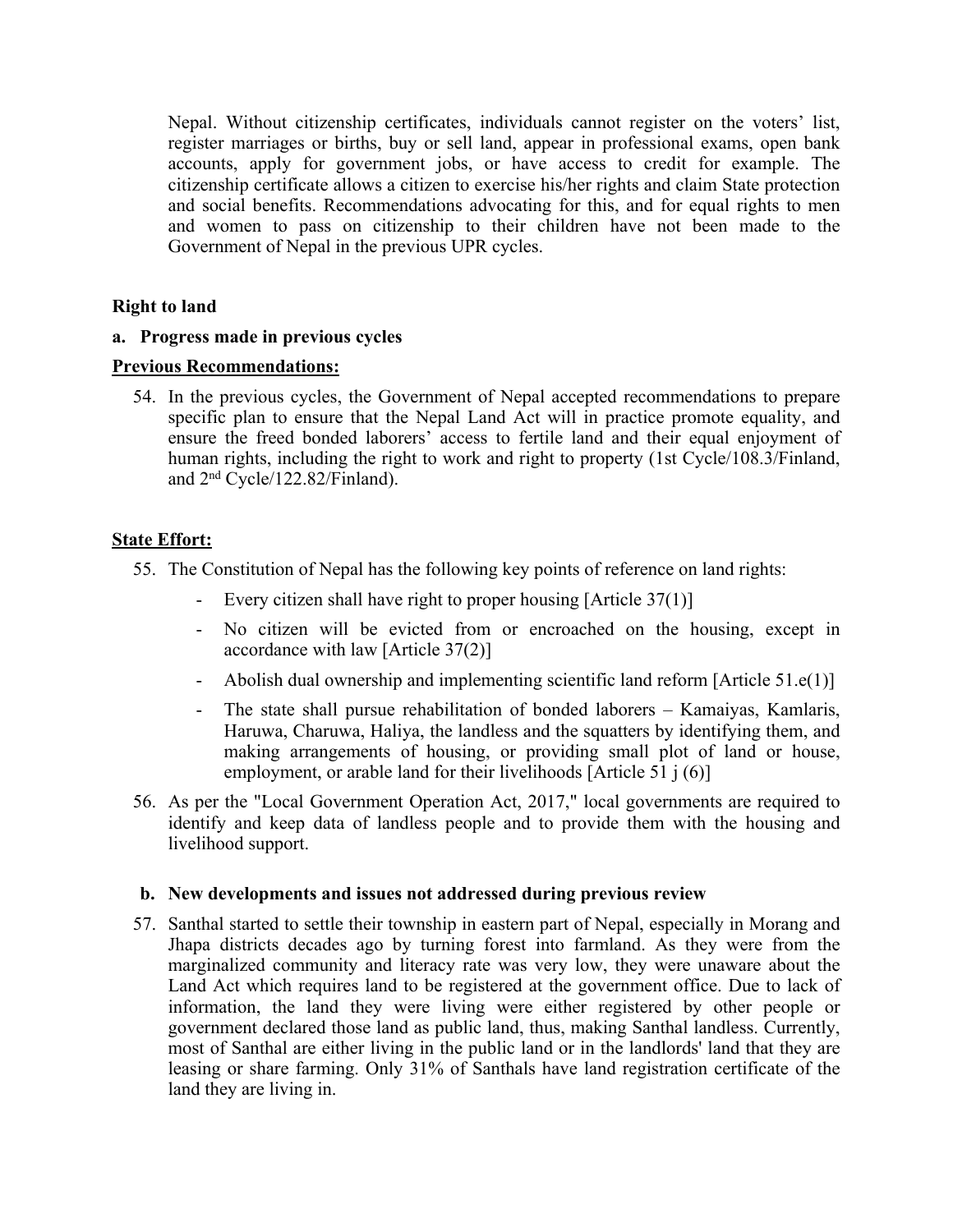- 58. Santhals are predominantly agrarian and depend upon land for their livelihood. Even though very few percentages of them have land of their own. Most of them either do not have sufficient land to fulfill their livelihood needs or their land is not good enough to cultivate. Nearly 86% of the households with land certificate have barren land, and 14% of the households have land without any farming facilities such as irrigation.
- 59. The survey conducted by LWF Nepal and partners shows that around 86% of Santhals are living nearby riverbanks either in public land or private land owned by landlords, which makes them vulnerable to flooding. Every year they have to move from place to place to escape floods. Due to climate change rapid melting of the Glaciers in the Himalayas, floods are anticipated to increase.
- 60. Those living in public land or private land owned by landlords regularly face eviction threats from the landlord or the governmen<sup>t</sup> to leave the land.
- 61. The land owners fear that if they keep providing leasing or share farming for longer period of time, they will have to share land with the tenants as there was the case in the pas<sup>t</sup> where governmen<sup>t</sup> made regulation to provide half of the land to the tenants. Hence, landlords keep changing tenants time and again due to which Santhal are frequently forced to search for new land.
- 62. Santhals also face abuses from the landlords as landlords make them work without any legal binding documents when they lease land or share crops. They are asked to work longer hours, are required to produce crops as per the interest of landlords.
- 63. The governmen<sup>t</sup> has announced subsidies as <sup>a</sup> relief for the most marginalized communities through Poverty Alleviation Fund. However, only 8% of Santhal have received such subsidies.

### **III. Recommendations to the Government of the Federal Democratic Republic of Nepal:**

Based on the above analysis, we call upon the Government of Nepal to consider the following recommendations:

#### **Right to Education**

- 64. Ensure Provincial and Local Governments implement existing laws on compulsory and equitable access to free and quality education for all, including ethnic minorities, and the most marginalized and vulnerable groups such as freed-bonded laborers, Santhals and children with disabilities.
- 65. Enact <sup>a</sup> law that ensures private and public school shall be registered as not for profit organizations to minimize privatization and commercialization of education.
- 66. Ensure teachers are recruited based on merits, qualifications and experience irrespective of political ideology and provide teachers with commensurate remuneration and adequate salary.
- 67. Build more schools to enhance access to education for the children of ethnic minorities, and promote child friendly and inclusive education methods.
- 68. Introduce free meals in schools or livelihood suppor<sup>t</sup> programs to ensure parents are able to provide food to their children in order to preven<sup>t</sup> and mitigate the high drop out of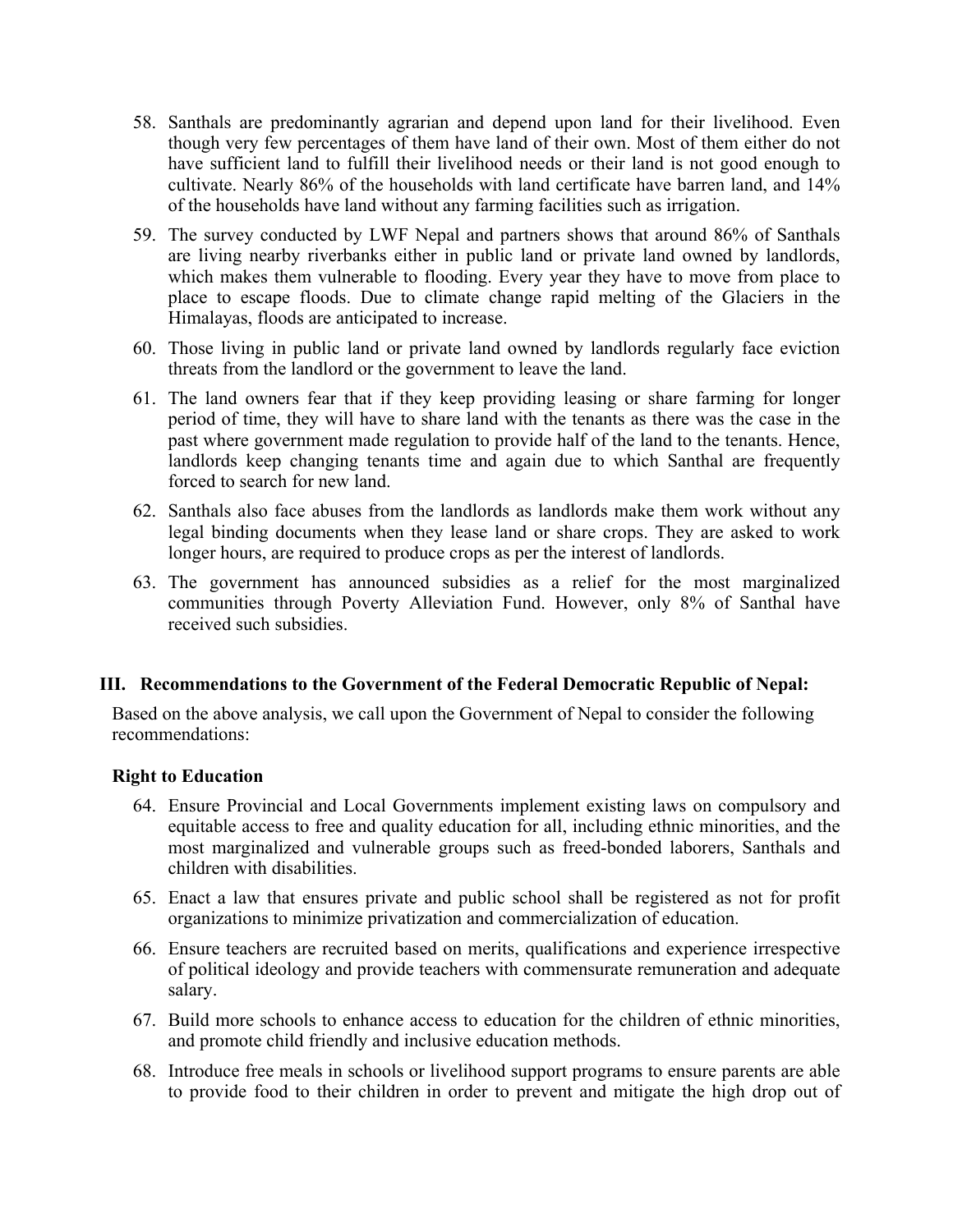children from schools, particularly the most marginalized children belonging to ethnic minorities, and freed bonded laborers.

69. Ascertain that schools have basic infrastructure, which are accessible to all children, including those with disability, girls have separate toilets and are not discriminated against during their menstrual periods.

### **Access to just and timely rehabilitation packages**

- 70. Conduct <sup>a</sup> national survey to ensure all freed Haliyas in Nepal are registered and facilitate their access to land and adequate housing in areas where they have resided for the last ten years.
- 71. Establish an investigative body to interrogate and expedite access of all freed bonded laborers to adequate rehabilitation packages in <sup>a</sup> just and timely manner, and prosecute landlords and those still practicing bonded labor.
- 72. Bring one household, one employment policy for the freed bonded laborers to safeguard their livelihood and access to work under favorable conditions.
- 73. Take immediate steps to provide vocational trainings and employment to freed Kamlaris.

### **Right to equality and non-discrimination**

- 74. Empower and equip law enforcement agencies to take immediate action in investigating caste-based discrimination cases and prosecute those implicated in caste-based discrimination.
- 75. Take concrete measures to discourage law enforcement agencies from facilitating informal settlement of cast-based discrimination cases outside the state legal procedures and criminal justice system.
- 76. Engage in civic education and awareness raising campaigns to educate the citizenry on prevailing laws against discrimination by disseminating information through capacity trainings, and mainstream and social media outlets.
- 77. Eradicate any forms of discrimination or violence against inter-caste marriages.
- 78. Ensure that PwDs have easy access and participation in the political processes in Nepal including voting in general elections.
- 79. Provide adequate resources to the National Human Rights Commission and the National Dalit Commission and ensure that they are mandated to enhance their independence, credibility and effectiveness.
- 80. Hold accountable the perpetrators of sexual and gender-based violence and all forms of discrimination against women, including freed Haliya and Santhals.

### **Right to birth registration and citizenship**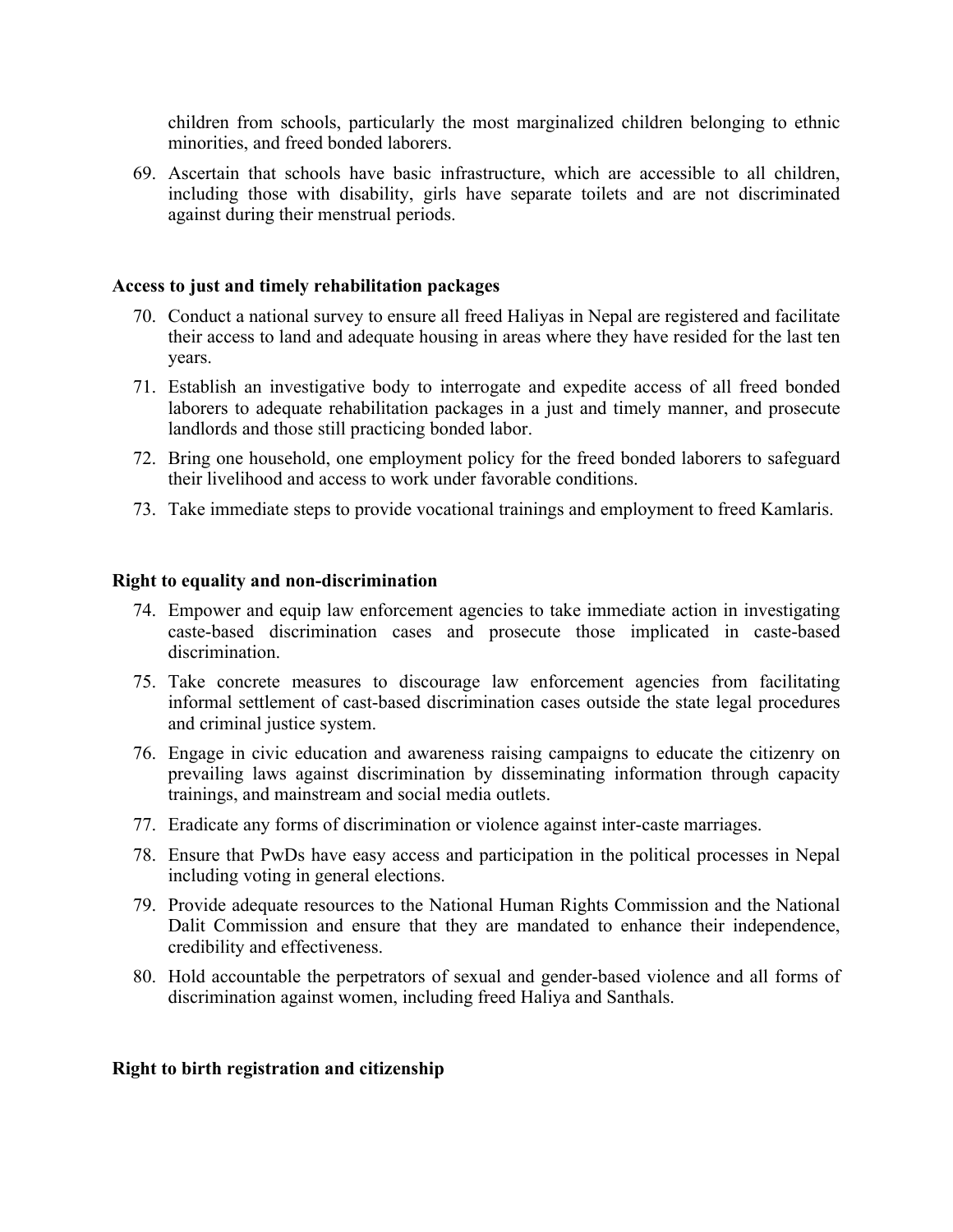- 81. Guarantee the right of citizenship to all ethnic minorities, including the right to citizenship of the overwhelming majority of the stateless Santhals
- 82. Immediately amend the Nepal Citizenship Act to ensure that children of parents who do not have citizenship by birth but are born in Nepal are entitled to citizenship and enjoy all fundamental human rights, services, and privileges as citizens of Nepal.
- 83. Establish <sup>a</sup> law to ensure that all children born in Nepal receive birth registration.
- 84. Form investigation committees at local level to investigate and ensure the distribution of identity card to all Kamlaris.

### **Right to Land**

- 85. Immediately distribute land to all the Santhals as provided for in the Constitution of Nepal.
- 86. Device <sup>a</sup> federal land policy to safeguard legal acquisition and ownership of land to landless people as per the Constitution.
- 87. Amend the Land Act with special provision on land reform to gran<sup>t</sup> access to land to the landless, tenants and marginalized groups.
- 88. Provide alternative livelihood option that is climate smart and strengthen the resilience of landless and marginalized people adaptable to climate change.<sup>10</sup>

<sup>&</sup>lt;sup>10</sup> CIAT; World Bank; CCAFS and LI-BIRD 2017. Climate-Smart Agriculture in Nepal. CSA Country Profiles for Asia Series. International Center for Tropical Agriculture (CIAT); The World Bank; CGIAR Research Program on Climate Change, Agriculture and Food Security (CCAFS); Local Initiatives for Biodiversity Research and Development (LI-BIRD). Washington, D.C. 26 p.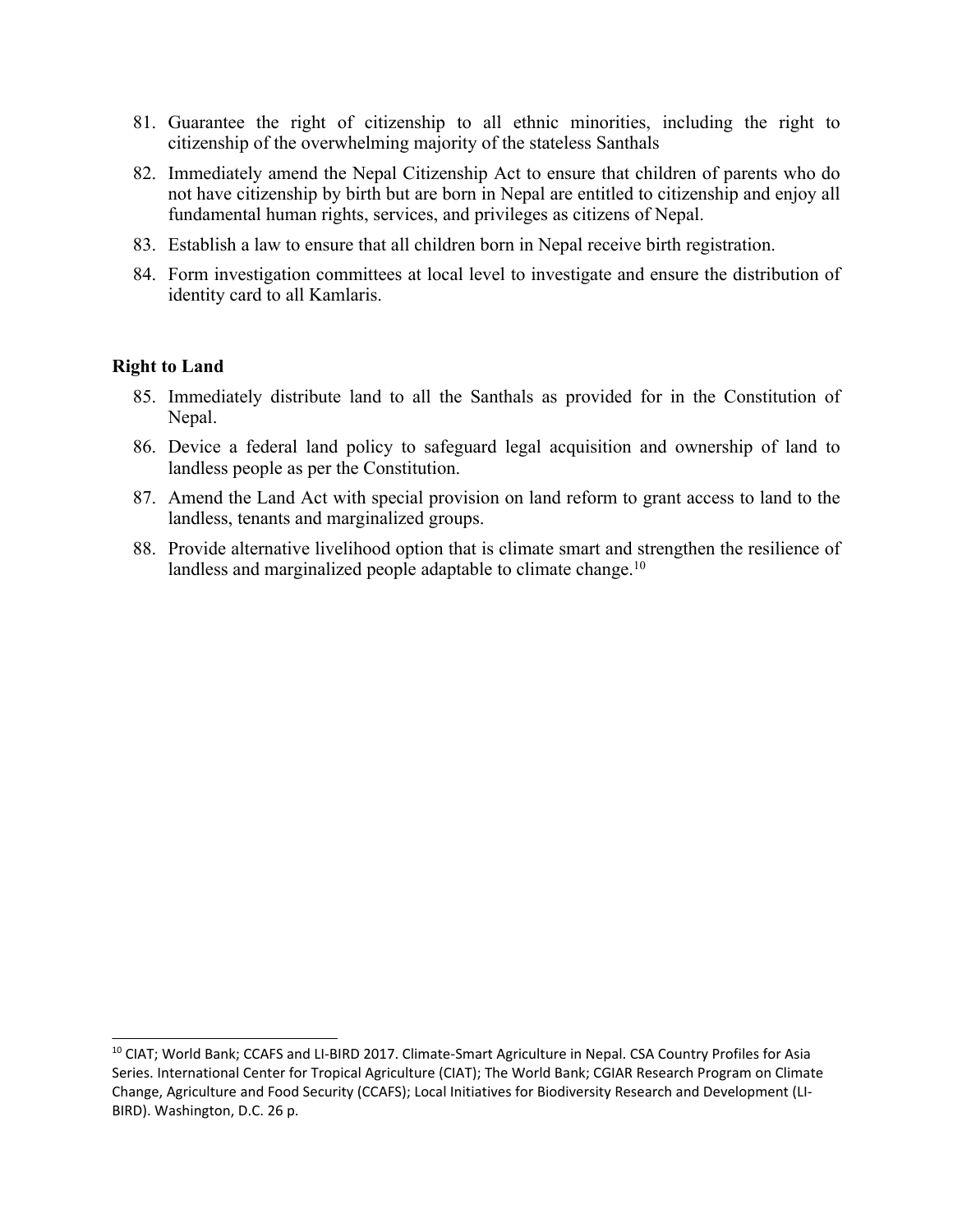### **Annex I: Brief Introduction of Alliance Partners for the Submission**

### **The Lutheran World Federation (LWF)**

LWF is <sup>a</sup> global communion of 148 churches in the Lutheran tradition, representing over 75.5 million Christians in 99 countries. LWF has consultative status with ECOSOC since 1952. The Lutheran World Federation Nepal (LWF Nepal), <sup>a</sup> country program of LWF-Department for World Service (DWS), has been working with marginalized and disadvantaged communities for over 30 years in the areas of assistance for refugees, disaster risk reduction, emergency preparedness and response, sustainable livelihoods, and community-led actions for governance and justice.

### **Felm**

Felm is an internationally active organization established in 1859 and one of the largest Finnish civil society organizations working in global development. Felm'<sup>s</sup> work aims to promote human dignity and justice around the world. Felm currently works in 12 countries in Asia, Africa and Latin America and with over 30 partner organizations. Felm strives for positive and permanen<sup>t</sup> change, aiming to help build <sup>a</sup> world where everyone'<sup>s</sup> voice is heard, through the realization of human rights. Felm has been working in Nepal since 1977 and affiliated with the SWC as Felm-Nepal in 2009. The largest back donor for Felm is the Ministry for Foreign Affairs of Finland, other funding sources are business companies, trust funds, individual donors and the EU. Felm'<sup>s</sup> global networks include various international development forums, such as ACT alliance, numerous international non-governmental organisations and academic institutions world-wide.

Felm promotes the rights of people who face discrimination, advances social and economic justice and builds peace and reconciliation. Through development cooperation Felm targets at empowerment, enhanced livelihoods, quality education, food security for marginalized groups such as women and girls, persons with disability and ethnic minorities and indigenous people by impacting discriminatory structures. Climate change mitigation and adaptation, capacity building in disaster preparedness are main areas of collaboration in building resilient communities. Through the existing partner network Felm also coordinates and gives humanitarian assistance in case of an emergency.

# **Fin Church Aid (FCA)**

FCA is Finland'<sup>s</sup> largest international development organization. It operates in 14 countries in Asia, Africa and the Middle East. FCA specializes in three thematic priority areas: Right to Peace, Right to Livelihood, and Right to Quality Education. The work is done with the poores<sup>t</sup> people, regardless of their religious beliefs, ethnic background or political convictions. As <sup>a</sup> civil society actor, FCA realizes its mission and vision through development cooperation, humanitarian assistance, and advocacy work.

FCA'<sup>s</sup> vision is <sup>a</sup> world comprised of resilient and just societies where everyone'<sup>s</sup> right to peace, quality education and sustainable livelihood has been fulfilled. FCA is committed to the rightsbased approach, and its work is guided by international human rights standards and principles. Empowerment and participation is key in all FCA'<sup>s</sup> interventions. Equality, non-discrimination and accountability are at the core of all actions.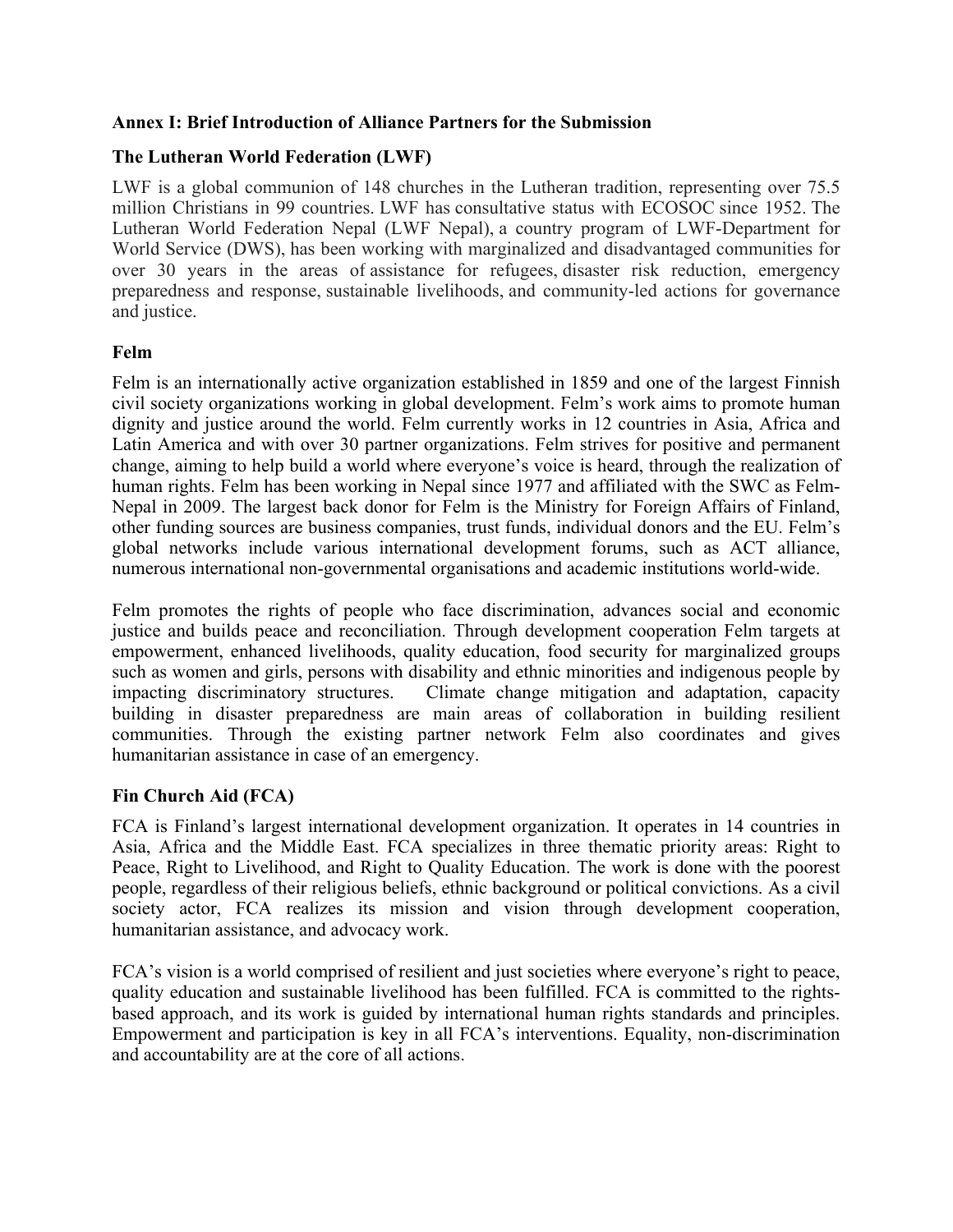FCA contributes to positive change by supporting people in the most vulnerable situations within fragile and disaster-affected areas. The main funding sources are from private persons and companies, the Government of Finland, and global institutional donors such as various UN agencies, bilateral donor agencies and the EU. FCA enjoys Core Humanitarian Standards certification and is <sup>a</sup> member of the ACT Alliance.

With <sup>a</sup> commitment to bring about positive development through collaboration, FCA has been supporting work in Nepal since the 1980s and have had an in-country presence since 2013. FCA'<sup>s</sup> core components for the work in Nepal have always been livelihood and education, both as long-term development projects and disaster response and recover programs. The current Nepal program focuses on work in Provinces 2, 3, and 7 with the key strategy to promote marginalised women and youth'<sup>s</sup> socio-economic empowermen<sup>t</sup> so they can enjoy <sup>a</sup> decent living.

### **Samari Utthan Sewa (SUS)**

SUS is <sup>a</sup> non-government, not-for-profit social development organisation. It was founded in 2008 by <sup>a</sup> group of committed youths from Dalit community. It is registered with the District Administration Office in Chitawan district and affiliated with Social Welfare Council (SWC), Kathmandu, Nepal. Since its inception in 2008, SUS has been working with the Dalit, poor, vulnerable and other socially excluded segments of the society focusing on their basic needs and improving livelihoods, while also contributing in the process empowering them to raise their voices for the cause of human rights, particularly Dalit and women human rights.

# **Rastriya Mukta Haliya Samaj Federation Nepal (RMHSF-N)**

RMHSF-N is <sup>a</sup> national organization representing all freed Haliyas of 12 districts in Nepal. The organization, in collaboration with LWF, has been implementing projects targeting freed haliyas for their rehabilitation, empowermen<sup>t</sup> and access to governmen<sup>t</sup> services and resources. It is an umbrella organization of different district based haliyas organizations. It is continuously lobbying and advocacy for contributing in improving the socio-economic status of freed haliyas. It collaborates directly with federal, provincial and local governments for formulating new laws and policies in favor of freed haliyas.

# **Campaign for Human Rights and Social Transformation (CAHURAST)**

CAHURAST has its district networks in 67 districts to advocate for rights of the marginalized and excluded communities. Currently, it is working in seven districts of Nepal including Doti, Sarlahi, Morang, Dhading, Sindhupalchowk, Kavre and Bara on ESC rights of the people. CAHURAST has been engaged in CSOs' CEDAW shadow repor<sup>t</sup> and of UPR process since the establishment of CAHURAST. It has good linkages and coordination with Constitutional Commissions like Indigenous Commission, Dalit Commission, Women Commission and, also with National Human Rights Institutions.

### **Lutheran Community Welfare Society (LCWS)**

LCWS was established in the activeness of pastors and leaders of Nepal Evangelical Lutheran Church, Morang on 10 Feb, 2010. LCWS is non-profitable and social welfare based nongovernmental organization. Despite challenges to make <sup>a</sup> positive effect of the non-governmen<sup>t</sup> organization to public people and sensitization of need to address empowering political,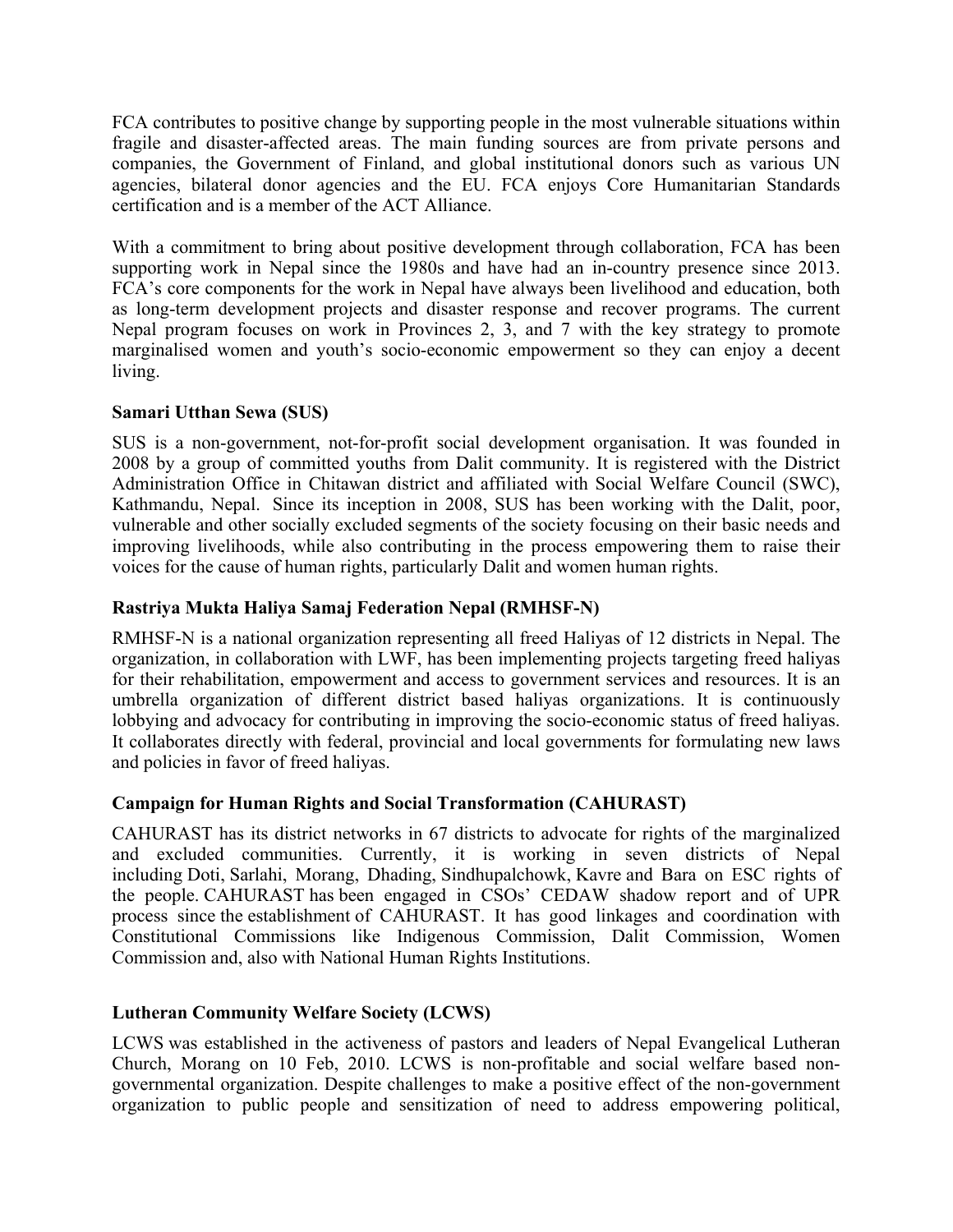financial, social and cultural issues of the marginalized community; LCWS has been working among Santhal & Musahar communities.

The Lutheran Community Welfare Society is working on various projects in partnership with Lutheran World Federation Nepal, with the aim of empowering and strengthening the Santhal/Musahar people and the marginalized community in Jhapa and Morang. In this regard, 'Improving the Resilience of Rural Livelihood Options for Santhal and Musahar Communities in Nepal' (SABAL) project is currently being implemented in Jhapa and Morang districts, and 'Nepal Development Program' (NDP) project and 'Voice for Rights' (L2G) project running in the Morang district. The overall scope of the projects is: Disaster Risk Reduction and Preparatory Response, Sustainable Livelihood & WASH Promotion, Community-led Actions for Government and Justice / Organizational Development & Effectiveness. Through which, 1893 community households have been directly benefited.